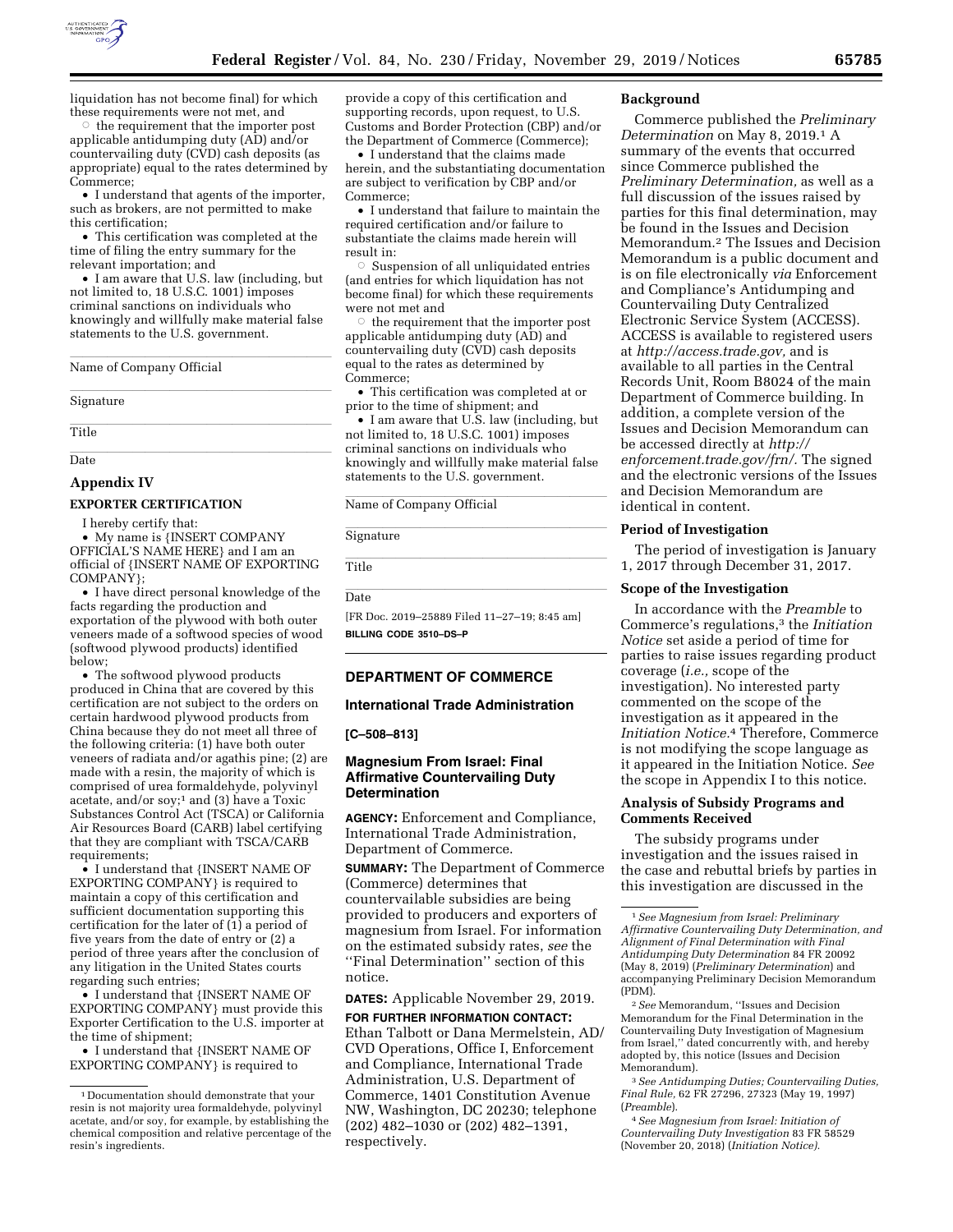Issues and Decision Memorandum. A list of the issues raised by parties, and to which we responded in the Issues and Decision Memorandum, is attached to this notice at Appendix II.

## **Verification**

As provided in section 782(i) of the Tariff Act of 1930, as amended (the Act), in August 2019, Commerce verified the subsidy information reported by the Government of Israel and by Dead Sea Magnesium, Ltd. (DSM). We used standard verification procedures, including an examination of relevant accounting and production records, and original source documents provided by the GOI and by DSM.

#### **Changes Since the Preliminary Determination**

Based on our analysis of our findings at verification and the comments received, we have made certain changes to the respondent's subsidy rate calculations. For discussion of these changes, *see* the Issues and Decision Memorandum.

# **All-Others Rate**

In accordance with section  $705(c)(5)(A)(i)$  of the Act, for companies not individually examined, we apply an all-others rate, which is normally calculated by weighting the subsidy rates of the mandatory respondents by those companies' exports of the subject merchandise to the United States. Under section  $705(c)(5)(A)(i)$  of the Act, the allothers rate should exclude zero and *de minimis* rates or any rates based entirely on facts otherwise available pursuant to section 776 of the Act.

Commerce calculated an individual estimated countervailable subsidy rate for Dead Sea Magnesium, Ltd. (DSM) and its cross-owned affiliates ICL Chemicals Ltd., ICL Israel Ltd., Dead Sea Works Ltd., Dead Sea Bromine Company Ltd., Rotem Amfert Negev Ltd., Bromine Compounds Ltd., and Fertilizers& Chemicals Ltd. Because the only individually calculated rate is not zero, *de minimis,* or based entirely on facts otherwise available, we are assigning the rate calculated for DSM to all other producers and exporters.

## **Final Determination**

We determine the countervailable subsidy rates to be:

| Company                              | Net subsidy<br>rate<br>(percent) |
|--------------------------------------|----------------------------------|
| Dead Sea Magnesium, Ltd <sup>5</sup> | 13.77                            |
| All Others                           | 13.77                            |

## **Disclosure**

We intend to disclose the calculations performed to parties in this proceeding within five days after public announcement of the final determination or, if there is no public announcement, within five days of the date of publication of the notice of final determination in the **Federal Register**, in accordance with 19 CFR 351.224(b).

#### **Suspension of Liquidation**

As a result of our *Preliminary Determination* and pursuant to section 703(d) of the Act, we instructed U.S. Customs and Border Protection (CBP) to suspend liquidation of all magnesium from Israel that was entered, or withdrawn from warehouse, for consumption on or after May 8, 2019, the date of the publication of the *Preliminary Determination* in the **Federal Register**. In accordance with section 703(d) of the Act, we instructed CBP to discontinue the suspension of liquidation for CVD purposes for subject merchandise entered, or withdrawn from warehouse, on or after September 5, 2019. If the U.S. International Trade Commission (ITC) issues a final affirmative injury determination, we will issue a CVD order and will reinstate the suspension of liquidation under section 706(a) of the Act and will require a cash deposit of estimated CVDs for such entries of subject merchandise in the amounts indicated above. If the ITC determines that material injury, or threat of material injury, does not exist, this proceeding will be terminated and all estimated duties deposited or securities posted as a result of the suspension of liquidation will be refunded or canceled.

# **International Trade Commission Notification**

In accordance with section 735(d) of the Act, we will notify the ITC of our final affirmative CVD determination. Because the final determination in this proceeding is affirmative, in accordance with section 735(b)(2) of the Act, the ITC will make its final determination as to whether the domestic industry in the United States is materially injured, or threatened with material injury, by reason of imports of subject merchandise from Israel no later than 45 days after our final determination. If the ITC determines that such injury does not exist, this proceeding will be terminated, and all securities posted

will be refunded or canceled. If the ITC determines that such injury does exist, Commerce will issue a countervailing duty order directing CBP to assess, upon further instruction by Commerce, countervailing duties on all imports of the subject merchandise entered, or withdrawn from warehouse, for consumption on or after the effective date of the suspension of liquidation.

## **Notification Regarding Administrative Protective Order**

This notice will serve as a reminder to the parties subject to administrative protective order (APO) of their responsibility concerning the disposition of proprietary information disclosed under APO in accordance with 19 CFR 351.305(a)(3). Timely written notification of return or destruction of APO materials or conversion to judicial protective order is hereby requested. Failure to comply with the regulations and terms of an APO is a sanctionable violation.

This determination is issued and published in accordance with sections 735(d) and 777(i)(1) of the Act and 19 CFR 351.210(c).

Dated: November 21, 2019.

# **Jeffrey I. Kessler,**

*Assistant Secretary for Enforcement and Compliance.* 

# **Appendix I—Scope of the Investigation 1**

The products covered by this investigation are primary and secondary pure and alloy magnesium metal, regardless of chemistry, raw material source, form, shape, or size (including, without limitation, magnesium cast into ingots, slabs, t-bars, rounds, sows, billets, and other shapes, and magnesium ground, chipped, crushed, or machined into raspings, granules, turnings, chips, powder, briquettes, and any other shapes). Magnesium is a metal or alloy containing at least 50 percent by actual weight the element magnesium. Primary magnesium is produced by decomposing raw materials into magnesium metal. Secondary magnesium is produced by recycling magnesium-based scrap into magnesium metal. The magnesium covered by this investigation also includes blends of primary magnesium, scrap, and secondary magnesium.

The subject merchandise includes the following pure and alloy magnesium metal products made from primary and/or secondary magnesium: (1) Products that contain at least 99.95 percent magnesium, by actual weight (generally referred to as ''ultrapure'' or ''high purity'' magnesium); (2) products that contain less than 99.95 percent but not less than 99.8 percent magnesium, by actual weight (generally referred to as ''pure'' magnesium); and (3) chemical combinations

<sup>5</sup>This rate applies to DSM and its cross-owned affiliates: ICL Chemicals Ltd., ICL Israel Ltd., Dead Sea Works Ltd., Dead Sea Bromine Company Ltd., Rotem Amfert Negev Ltd., Bromine Compounds Ltd., and Fertilizers & Chemicals Ltd.

<sup>1</sup> In the *Preliminary Determination,* we inadvertently included incorrect scope language. This appendix contains the correct scope language.